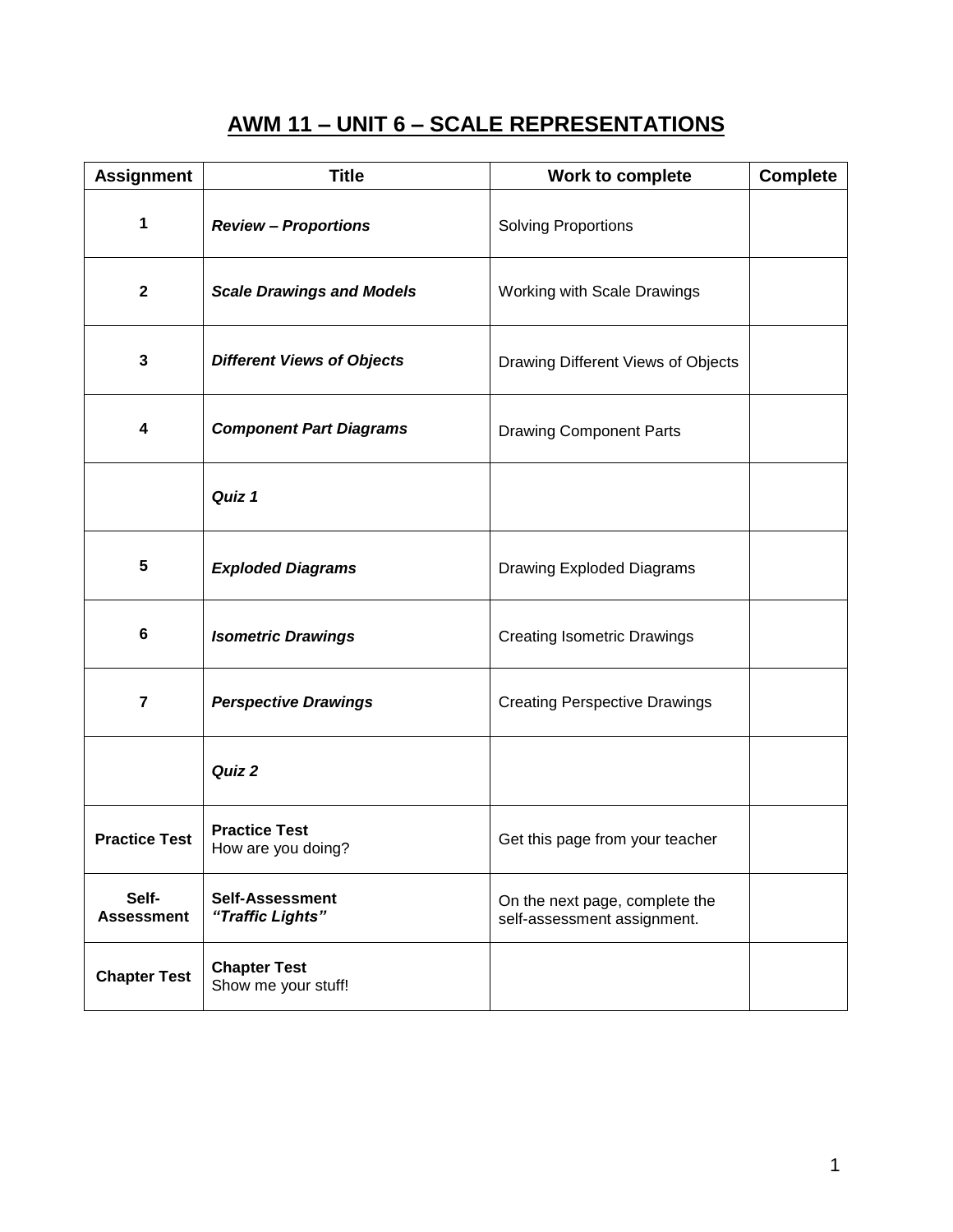#### **Self Assessment**

In the following chart, show how confident you feel about each statement by drawing one of the following:  $\ddot{\odot}$ ,  $\odot$ , or  $\odot$ . Then discuss this with your teacher **BEFORE** you write the test!

| <b>Statement</b>                                                                          |  |  |
|-------------------------------------------------------------------------------------------|--|--|
| After completing this chapter;                                                            |  |  |
| I can solve proportions                                                                   |  |  |
| I can write scale statements and determine scale factor for<br>scale drawings             |  |  |
| I can draw a scale drawing or model to determine the<br>dimensions of a 3-D object        |  |  |
| I can draw scaled views and the component parts of a 3-D<br>object                        |  |  |
| I can draw an exploded diagram of a 3-D object and explain<br>how the pieces fit together |  |  |
| I can draw a 3-D object using isometric dot paper                                         |  |  |
| I can draw a one point perspective drawing of a 3-D object                                |  |  |

# **Vocabulary: Unit 6**

component parts diagram elevation exploded diagram horizon line isometric drawing perspective drawing proportion rate ratio scale drawing scale factor scale statement vanishing point view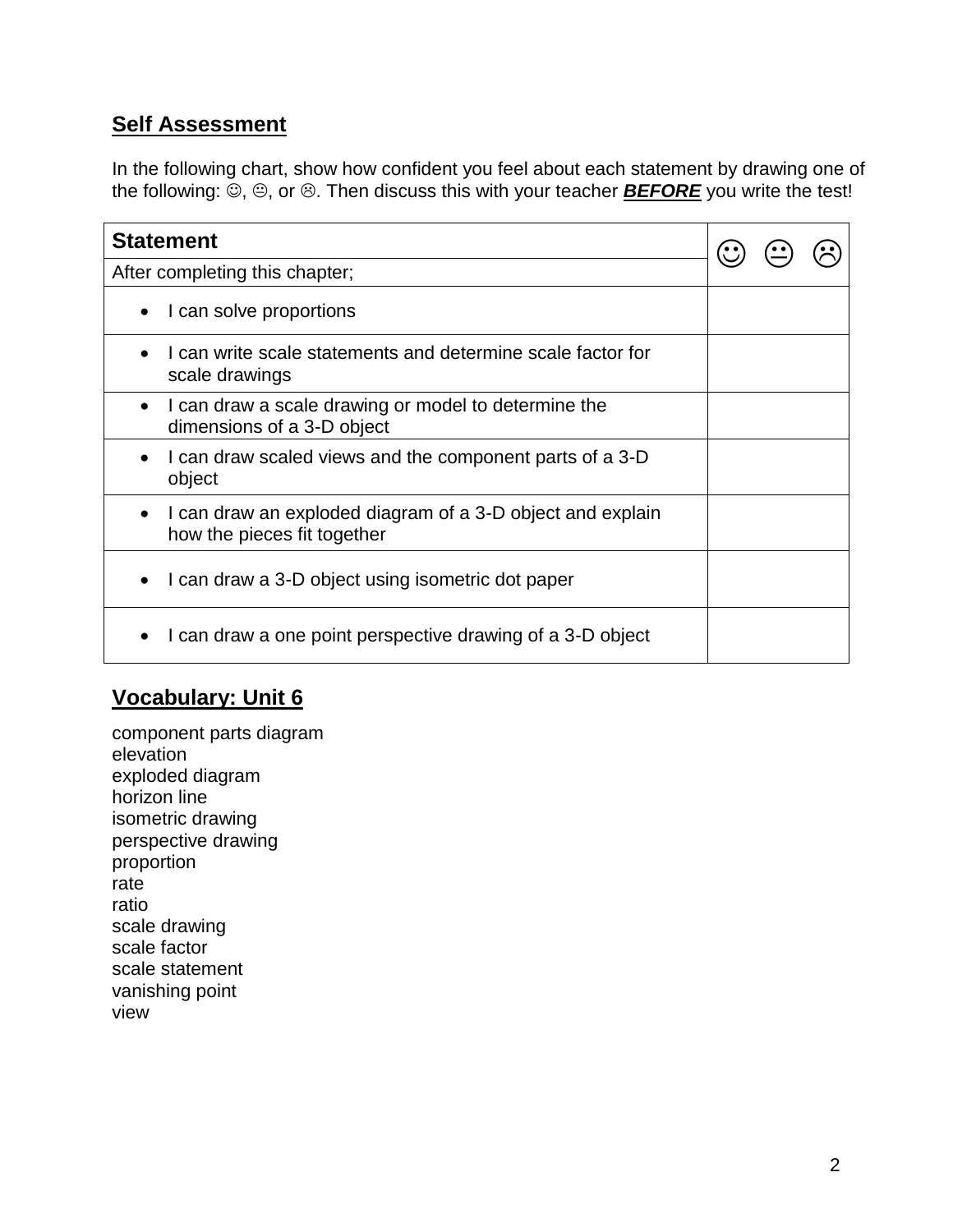#### **REVIEW – PROPORTIONS**

In a previous unit, you learned about ratios and proportions. In this unit you will use proportional reasoning to calculate the size in different situations. So it is important to review these concepts.

A **ratio** is a comparison between two numbers in the same units – that last part is extremely important in this unit. An example of a ratio is the number of hours I worked this week compared to the number of hours you worked this week. It could be written 18:15.

A **rate** is a comparison between two numbers with different units. And example is comparing the distance I rode on my bike compared to the time it took me to ride it, and could be written as 15 km / h (15 kilometres per hour).

An equation showing equivalent ratios or rates is called a **proportion**. To solve proportions, use the process Cross Multiply and Divide. Refer to that handout if you need to review the concept.

## **ASSIGNMENT 1 – SOLVING PROPORTIONS**

Find the missing term by using cross multiply and divide. If necessary, round answers to one decimal place. SHOW YOUR WORK.

1. 
$$
\frac{x}{13} = \frac{7}{91}
$$
  
\n2.  $\frac{90}{198} = \frac{5}{x}$   
\n3.  $\frac{12}{49} = \frac{x}{73}$   
\n4.  $\frac{12}{x} = \frac{5}{6}$   
\n5.  $\frac{x}{85} = \frac{76}{39}$   
\n6.  $\frac{34}{289} = \frac{2}{x}$ 

7) The ratio of Peter's age to Dorothy's age is 2:7. If Peter is 10 years old, how old is Dorothy? Show your work.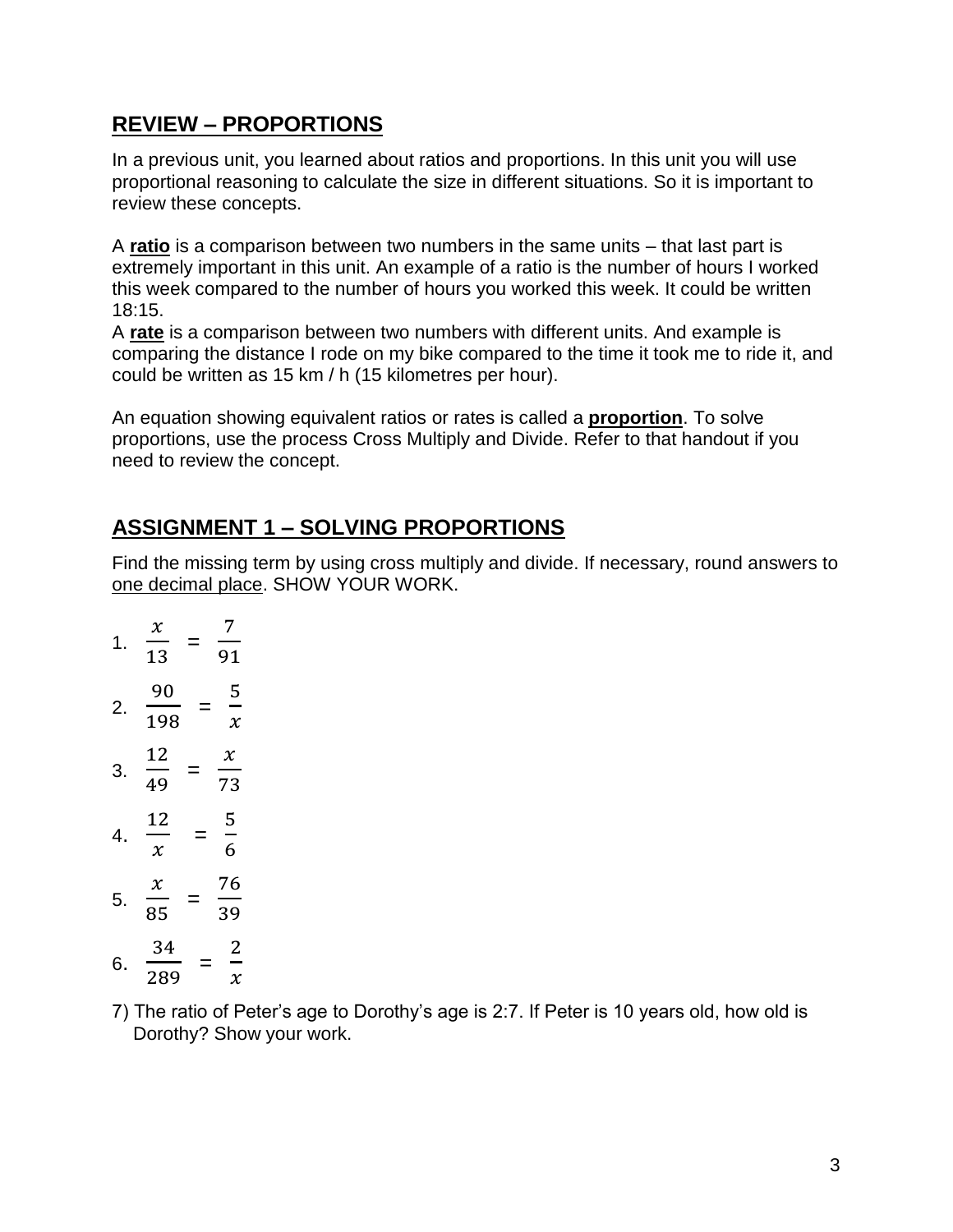## **SCALE DRAWINGS AND MODELS**

A **scale drawing** represents objects that are either too large or too small to be drawn to their actual size. In a scale drawing, all parts are in the same proportion of their true size. Examples of scale drawings are blueprints, maps, drawings from microscope views, and floor plans.

A **scale statement** is a ratio of the length of the drawing or model to the length of the actual object. The scale statement can be represented in these three ways, just like the ratios above:

in words like "**Three centimetres represents fifty centimetres**."

as a fraction 3 5 using notation **3:50**

A model airplane kit is marked on the box with a scale statement of 1:350, this compares the size of the model to the size of the actual or original object. If the scale

statement is written as a fraction where one of the numbers is 1 like this,  $\mathbf{1}$  $\frac{1}{350}$ , this is the **scale factor**. The scale factor is the number used to calculate all the dimensions of

To write scale statements, set up a fraction ratio including the symbols "m" and "a" for the English words "model" and "actual", and fill the spaces in appropriately.

the model when the dimensions of the actual figure are known, and vice versa.

Example 1: Write a scale statement for the objects below. Calculate the scale factors.

Solution: Set up the ratio using words and known information.



The words set up the ratio – they tell us where to put the numbers. Now reduce the fraction to lowest terms.

scale factor = 
$$
\frac{\text{model}}{\text{actual}}
$$
 scale factor =  $\frac{5}{15} = \frac{1}{3}$  The scale factor is  $\frac{1}{3}$ .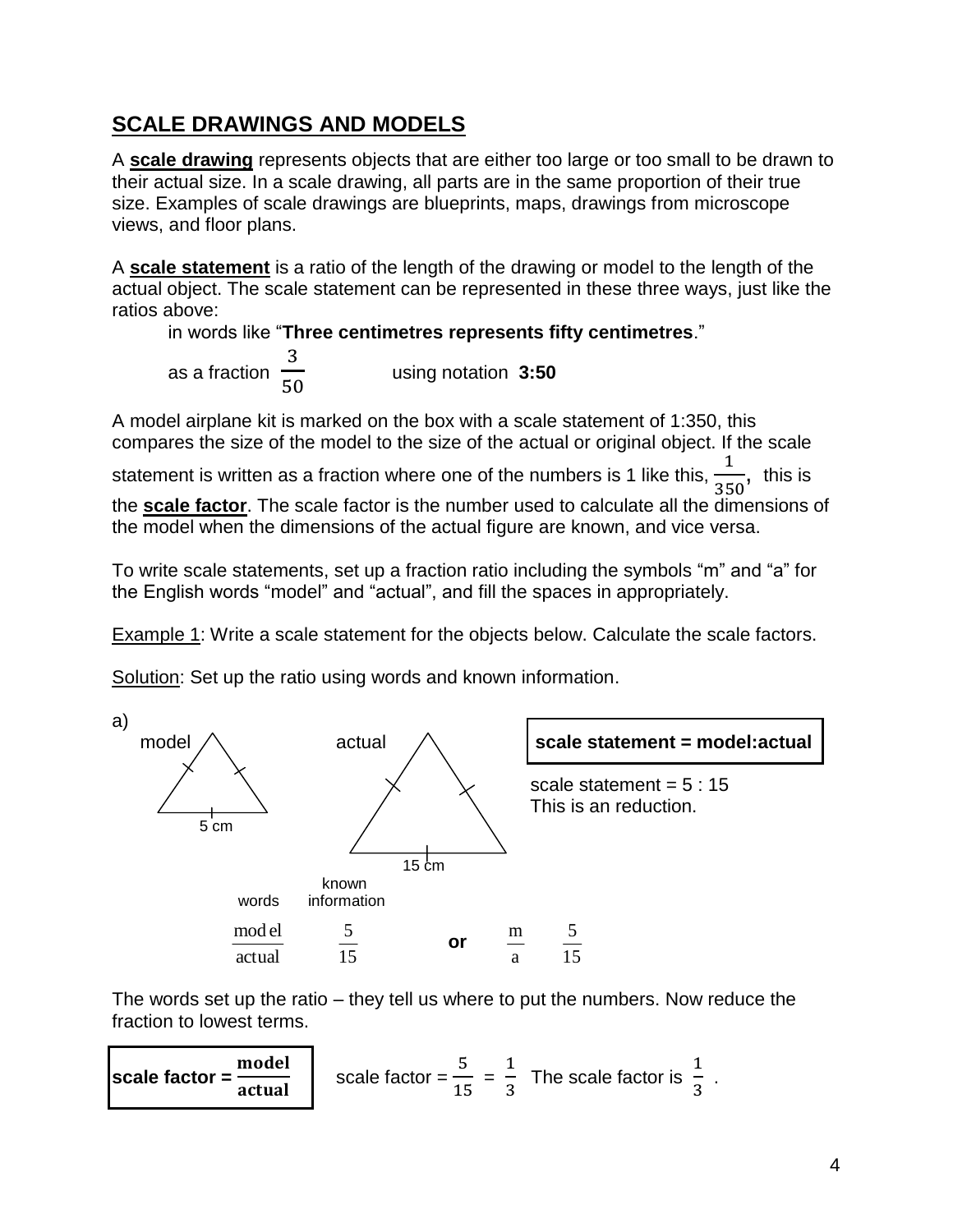

The words set up the ratio – they tell us where to put the numbers.

**scale factor =**   $\mathbf{m}$  $\frac{\text{arrows}}{\text{actual}}$  scale factor =  $\mathbf{1}$  $\frac{1}{5}$  =  $\overline{c}$  $\frac{-}{1}$  The scale factor is  $\overline{\mathbf{c}}$  $\frac{1}{1}$  .

c) A dining room table 1.25 m long but on my blueprint it is 5 cm long.

The dimensions MUST be in the same units in order to compare in a ratio. Convert 1.25 m to cm by multiplying by 100. 1.25 m  $\times$  100 = 125 cm

**scale statement = model:actual**

scale statement =  $5:125$ This is a reduction.

| words  | known<br>information |    |   |  |
|--------|----------------------|----|---|--|
| mod el | $\mathcal{D}$        | or | m |  |
| actual | 125                  |    | a |  |

The words set up the ratio – they tell us where to put the numbers.

**scale factor =**   $\mathbf{m}$  $\frac{\text{arrows}}{\text{actual}}$  scale factor = 5  $\frac{1}{125}$  =  $\mathbf{1}$  $\frac{1}{25}$  The scale factor is  $\mathbf{1}$  $\frac{1}{25}$ .

Scale statements and scale factors cannot have decimal numbers or fractions as part of the numerator or denominator in the final answer. If this occurs, you must multiply or divide to eliminate them.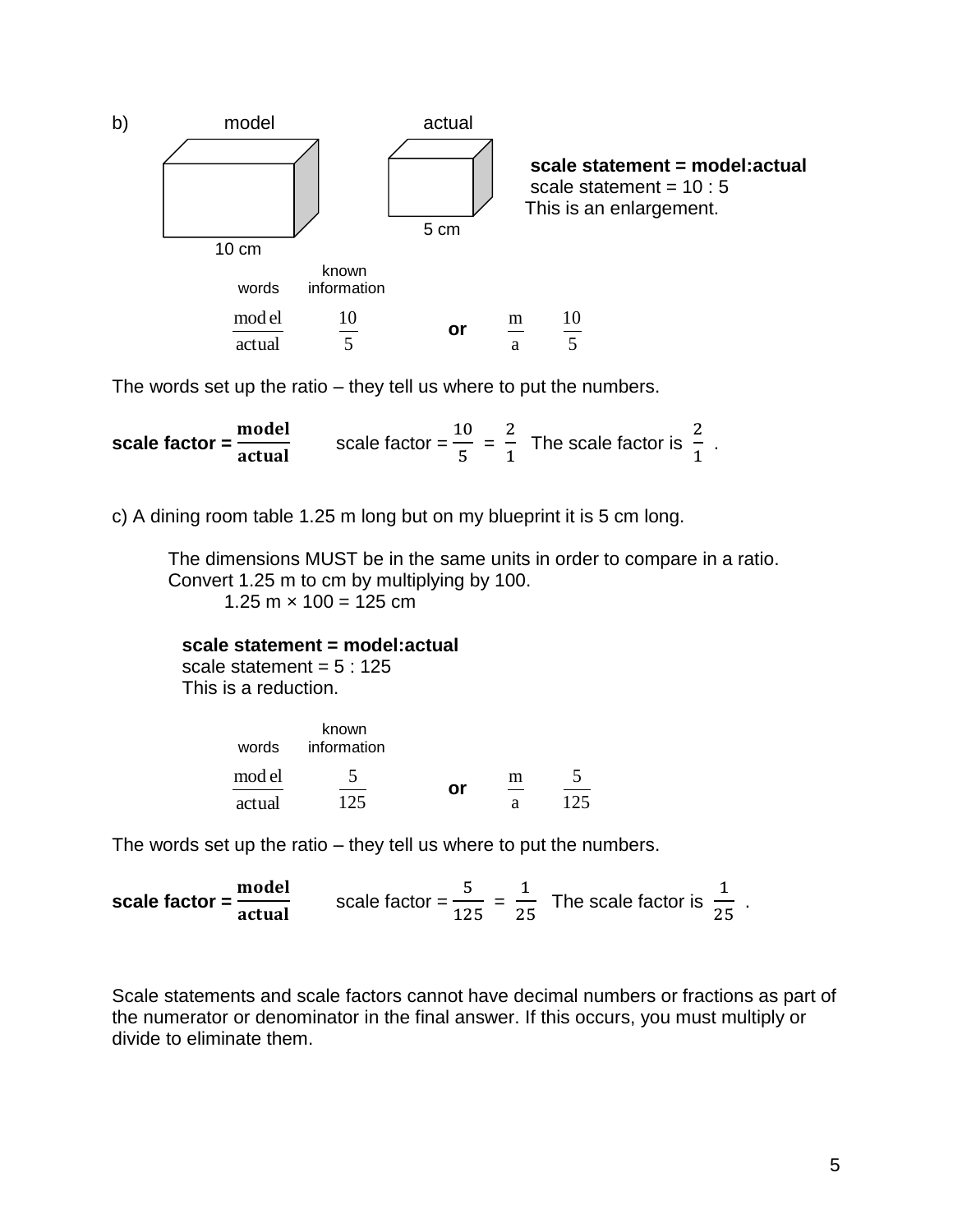Example 2: An architect drew a plan for a house where  $\frac{1}{4}$  inch represents 1 foot.

a) Write this as a scale statement

b) Write this as a scale factor in the form  $\mathbf{1}$  $\mathcal{X}$ 

- c) If a room has a length of 5  $\frac{1}{4}$  inches on the plan, how big is it actually?
- Solution: a) To write the scale statement, both parts need to be in the same units, and cannot include fractions. Convert 1 foot to inches; then eliminate the fraction.

1 foot  $= 12$  inches

#### **scale statement = model:actual = plan : actual house**

scale statement =  $\mathbf{1}$  $\frac{1}{4}$ : 12

To eliminate the fraction, multiply both sides by the denominator, in this case that is 4. Then reduce the left side of the ratio.

scale statement =  $4 \times$  $\mathbf{1}$  $\frac{1}{4}$ : 12 × 4 (4 ×  $\mathbf{1}$  $\frac{1}{4}$  = 1) scale statement =  $1:48$ b) Written as a scale factor in the form  $\mathbf{1}$  $\frac{-}{x}$  the scale factor is  $\mathbf{1}$  $\frac{1}{48}$ .

c) Change the length of the room to a decimal number. Now use a proportion including the scale factor and the known information to solve for the length of the room. Cross multiply and divide to get the answer.

 $5\% = 5 + 1 \div 4 = 5.25$  inches.

|                | words             | scale<br>factor | known<br>information |    |   |      |
|----------------|-------------------|-----------------|----------------------|----|---|------|
| Length of room | drawing<br>actual |                 | 5.25                 | or | a | 5.25 |

 $x = 48 \times 5.25 \div 1 = 252$  in

The actual length of the room is 252 in.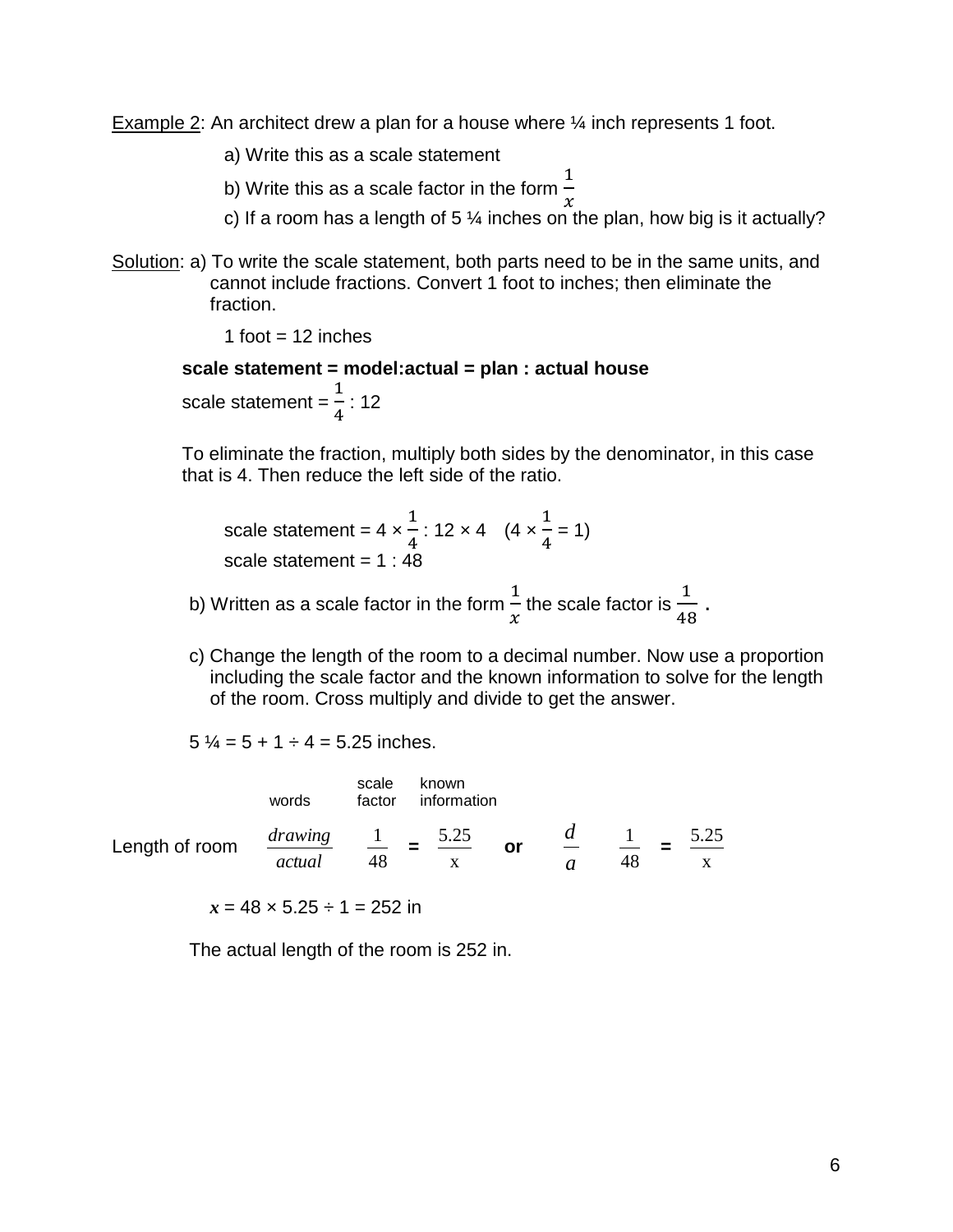## **ASSIGNMENT 2 – WORKING WITH SCALE DIAGRAMS**

1) Write a scale statement and calculate the scale factor for the figure below.



2) A volleyball court measures 8.5 m long. A drawing of the court shows that the length is 4.25 cm. Write a scale statement and calculate a scale factor for the court.

3) The distance between Calgary and Vancouver is approximately 675 km in a straight line. The distance on a map is 2.25 cm. Write a scale statement for this situation. What is the scale factor used to make this map?

4) You take a picture of a boy is standing beside a giant redwood tree. In the picture, the boy measures 2.3 cm and the tree measures 12.6 cm. If you know that the boy is really 1.15 m tall, how tall actually is the tree?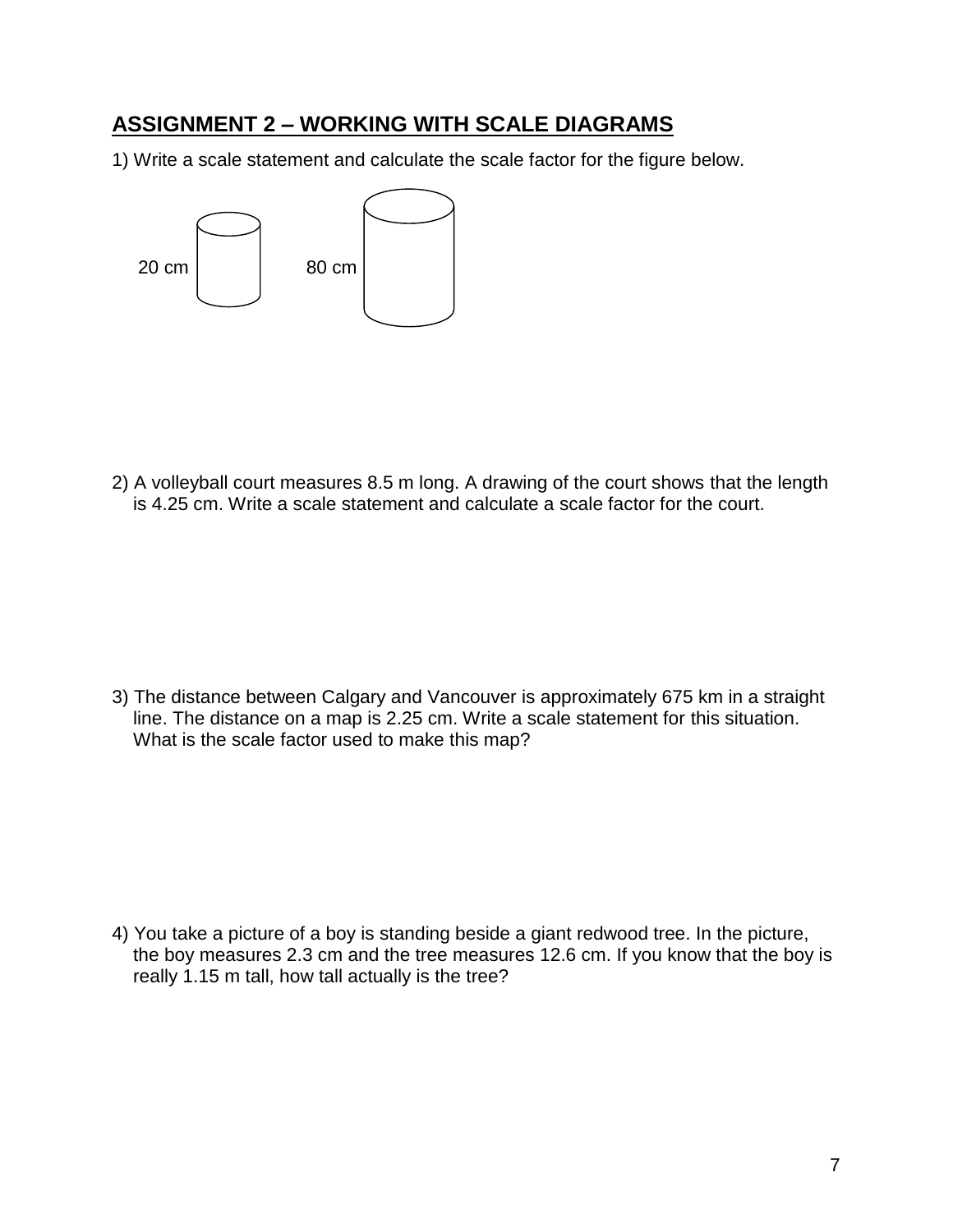5) A baby killer whale that is 4.1 m long is shown on the internet with this picture.



- a) Measure the length of the killer whale (the line, in mm) and write a scale statement for the picture. Hint:  $1 m = 1000 mm$ .
- b) What is the scale factor of this diagram? Express your answer in the form  $\mathbf{1}$  $\frac{1}{x}$ .
- c) If a boat is drawn at the same scale, and the drawing is 17.8 cm long, what is the actual length of the boat? Express your answer in m, rounded to the nearest metre.
- d) How long would a dolphin be in the picture if it is actually 2.5 m long? Express your answer in cm, rounded to 1 decimal place.
- 6) The coastline of Vancouver Island is approximately 3440 km long. If a map of Vancouver Island is drawn with a scale of 3 cm : 120 km, how long would the coastline be on the map?

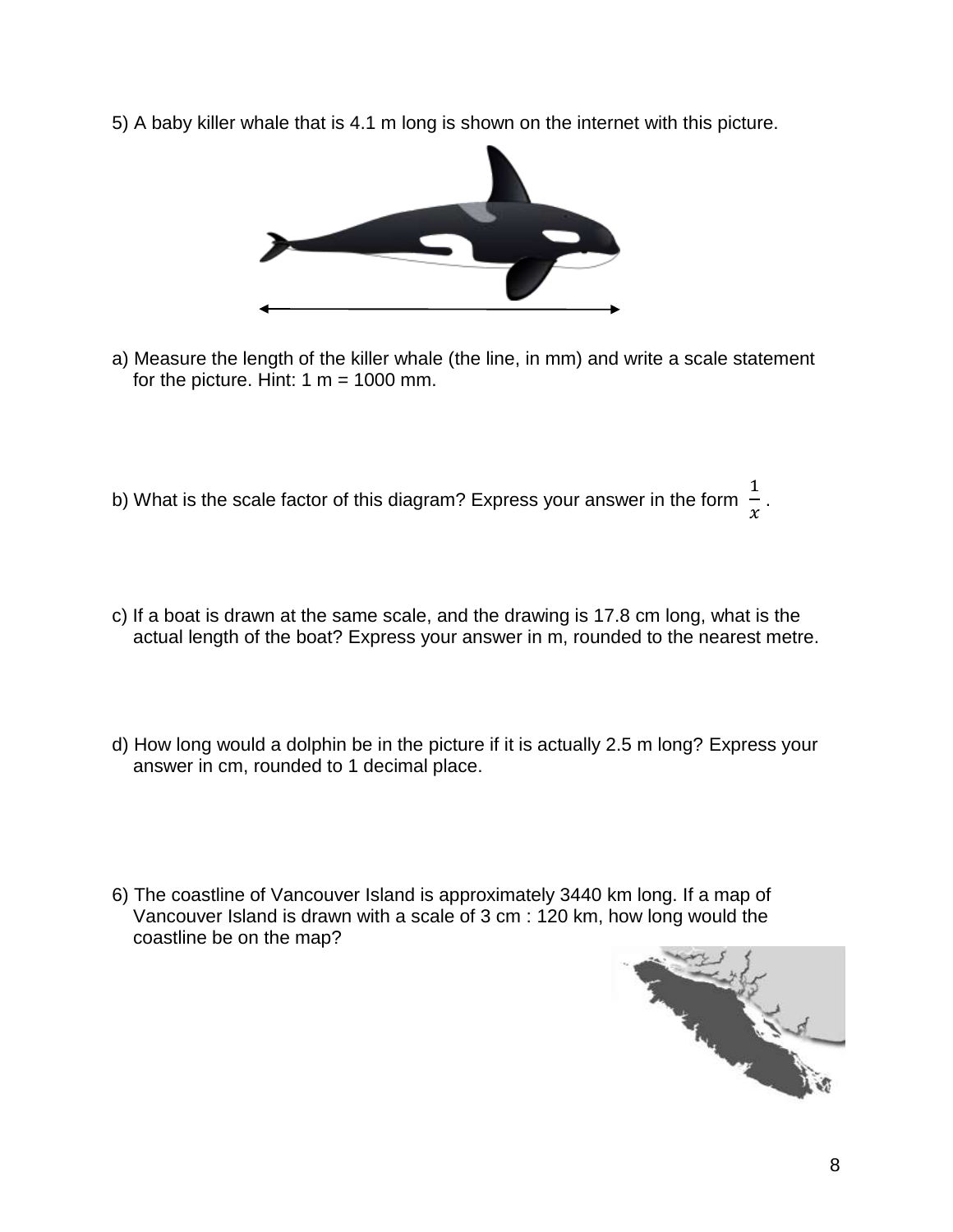- 7) For 34 years, the CN Tower in Toronto was the tallest free-standing structure in the world. It measures approximately 455 metres tall with an antenna that extends another 95 meters. A souvenir model of the tower without the antenna is 9.1 cm tall.
- a) What is the scale factor used to make the model?
- b) How long would the antenna be on this model at this scale factor? Express your answer in cm, rounded to 1 decimal place.

8) A flag pole is 22.5 m tall. If the scale factor is 1:500, what is the height is the flag pole in a diagram? Express your answer in cm, rounded to 1 decimal place.

9) A micro-photograph of a human hair shows the hair magnified 150 times. If the hair is 2 cm wide in the photograph, what is the actual width of the hair? Express your answer in mm, rounded to 2 decimal places.

10) The new Surrey Centre has several tall buildings. On a model of the area, one building was 16.6 cm tall and another was 15.0 cm tall. How tall are these two buildings if the scale factor used was 1 cm**:**10 m? Express your answer in m, rounded to the nearest metre.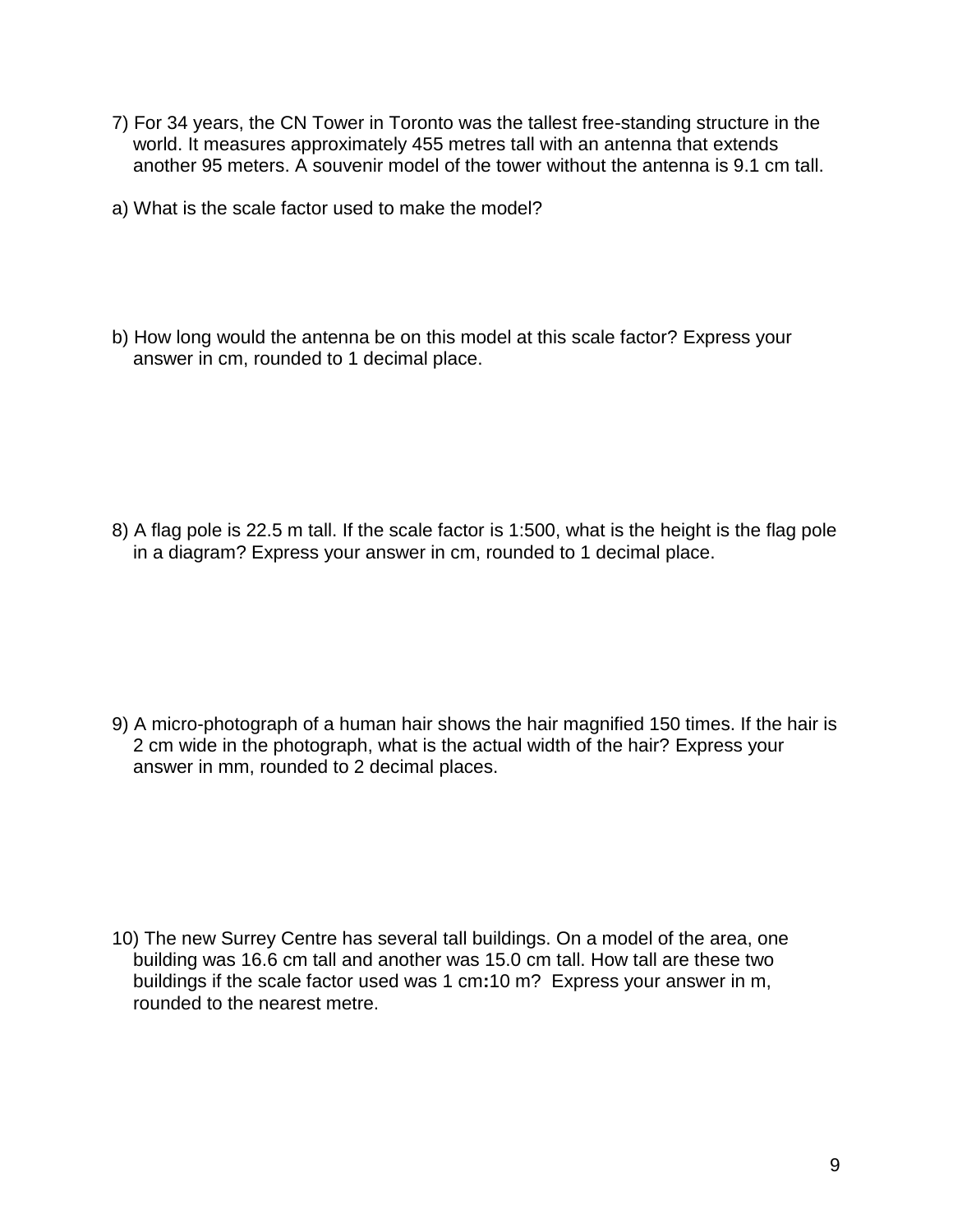## **DIFFERENT VIEWS OF OBJECTS**

When you are looking at a floor plan of a house of room, you are looking at a plan view, or bird's eye view. You can also create views that show the front or side or back of a building or other object. A **view** is a two-dimensional, or flat, representation showing one face of an object. Views are also known as **elevations**. Drawings of different views can help imagine what the real object looks like.

Consider the following pictures. The top view is the side of a car, while the bottom two views show the front on the left and the rear on the right. Finally, the last diagram is the top or bird's eye view of the car.



Notice that there are things that can be seen in one view that are not visible in another view. For example, you cannot see the tires in the top view, but you can see the whole roof. All these views are necessary to understand what the whole object really looks like.

In this section, you will be drawing the different views of simple objects, but nothing as complicated as a car!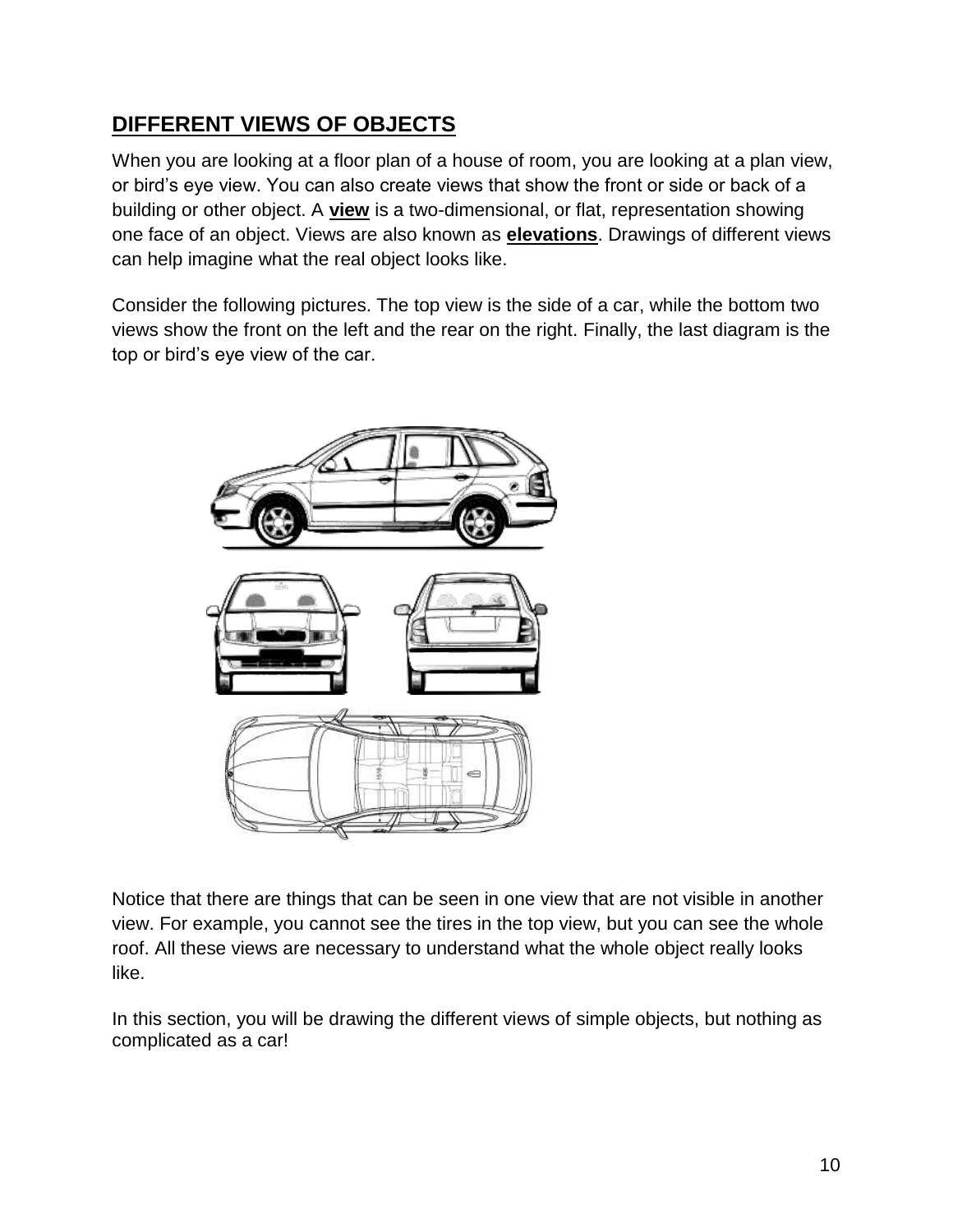Example: Given the birdhouse below, draw the view of each face and label the dimensions.



Solution: It is not necessary to draw the sides to scale, nor must they be exactly the right length. This is a view that is a representation of the real object.

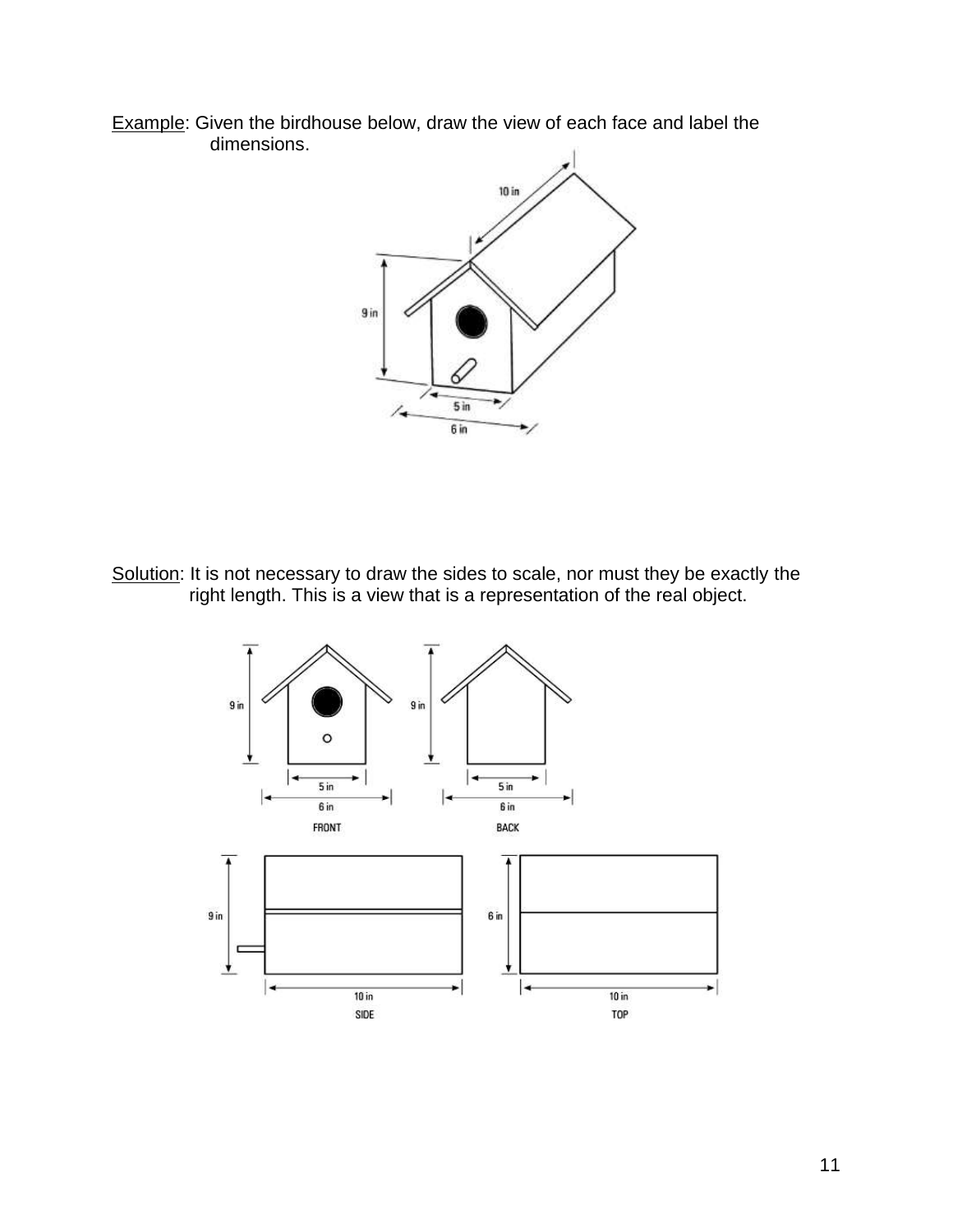# **ASSIGNMENT 3 – DRAWING DIFFERENT VIEWS OF OBJECTS**

1) On the grid paper, draw the front and side views of the sets of blocks. If you have difficulty, ask your teacher for some blocks to build a model to see in 3-D.



2) Sketch the front and side views of this object. Label the dimensions.

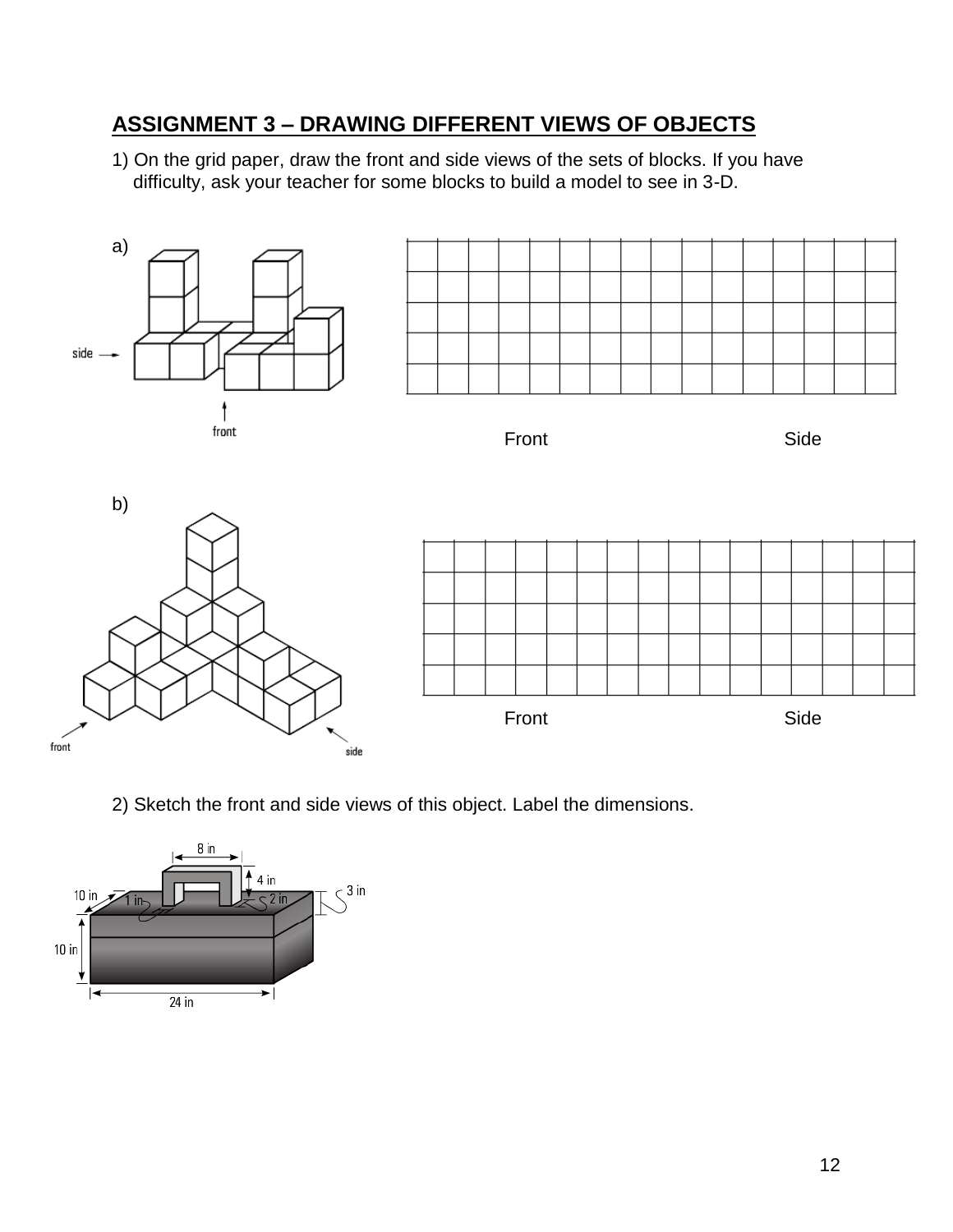## **COMPONENT PARTS DIAGRAMS**

While different views show what the sides of an object look like, a **component parts diagram** shows all the parts needed to assemble an object. Furniture from IKEA comes with a sheet of assembly instructions with a composite parts diagram. This is a scale diagram showing each part of the object.

Example: A toy box is in the shape of a rectangular prism. The box is 150 cm long, 90 cm deep, and 90 cm high as shown below. There is no lid.



Draw the component parts using a scale of 1:30.

*actual*

Solution: Using the scale factor given, determine the size of the different rectangular pieces needed. Then draw them appropriately.

The front, back and bottom of the toy box are all the same size. This is Face 1.

90

Face 1: length 
$$
\frac{drawing}{actual}
$$
  $\frac{1}{30} = \frac{x}{150}$   $x = 1 \times 150 \div 30 = 5$  cm  
Face 1: width  $\frac{drawing}{}$   $\frac{1}{30} = \frac{x}{20} \times x = 1 \times 90 \div 30 = 3$  cm

30

End length & width *actual drawing* 30  $\frac{1}{\sqrt{2}}$  = 90  $\frac{x}{x}$   $x = 1 \times 90 \div 30 = 3$  cm 5 cm 3 cm 3 cm 3 cm | FRONT, BACK, BOTTOM | ENDS | 3 cm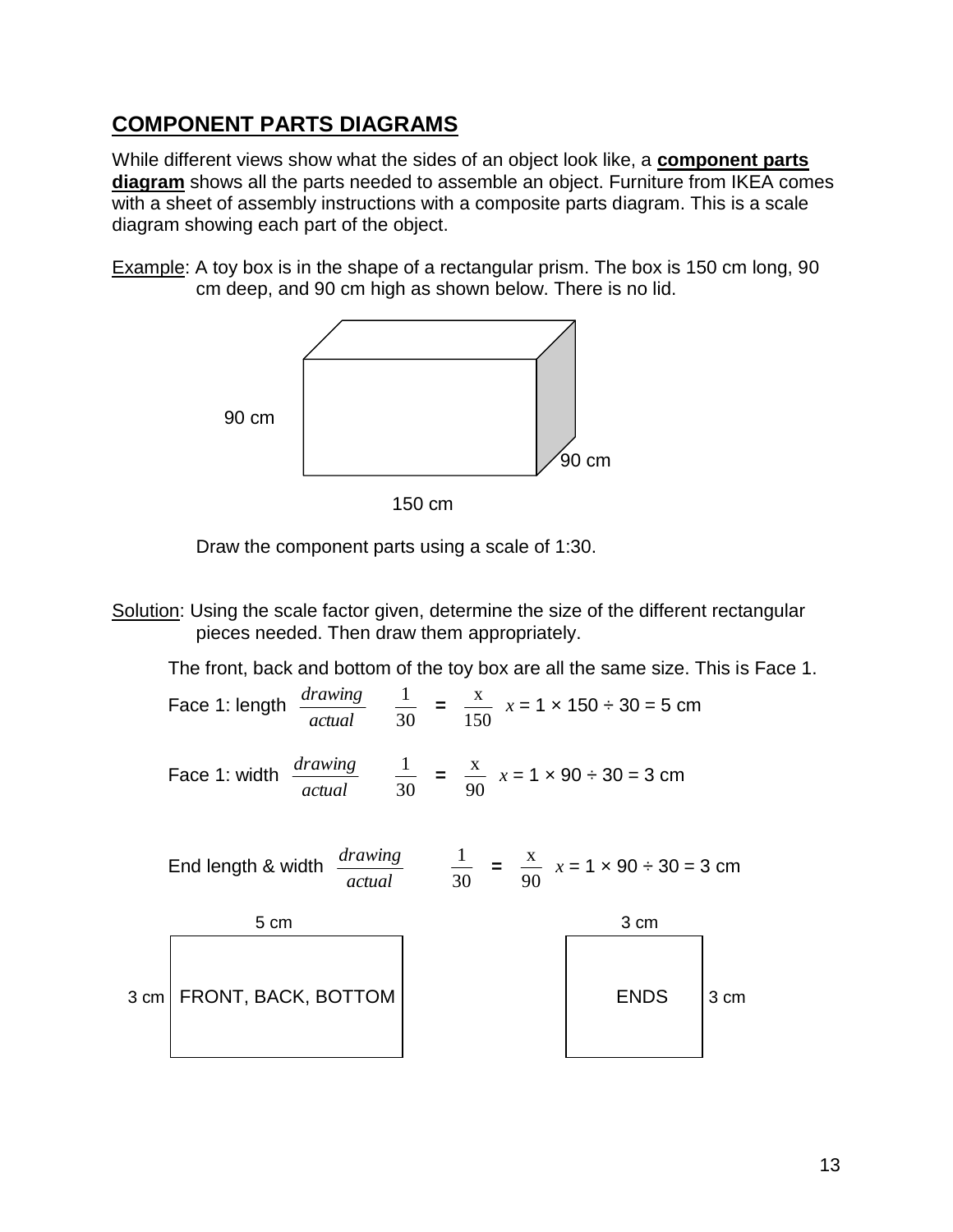# **ASSIGNMENT 4 – DRAWING COMPONENT PARTS**

1) Draw the component parts of the bookcase. Label the dimensions.



2) Draw the component parts of this table. Label the dimensions.

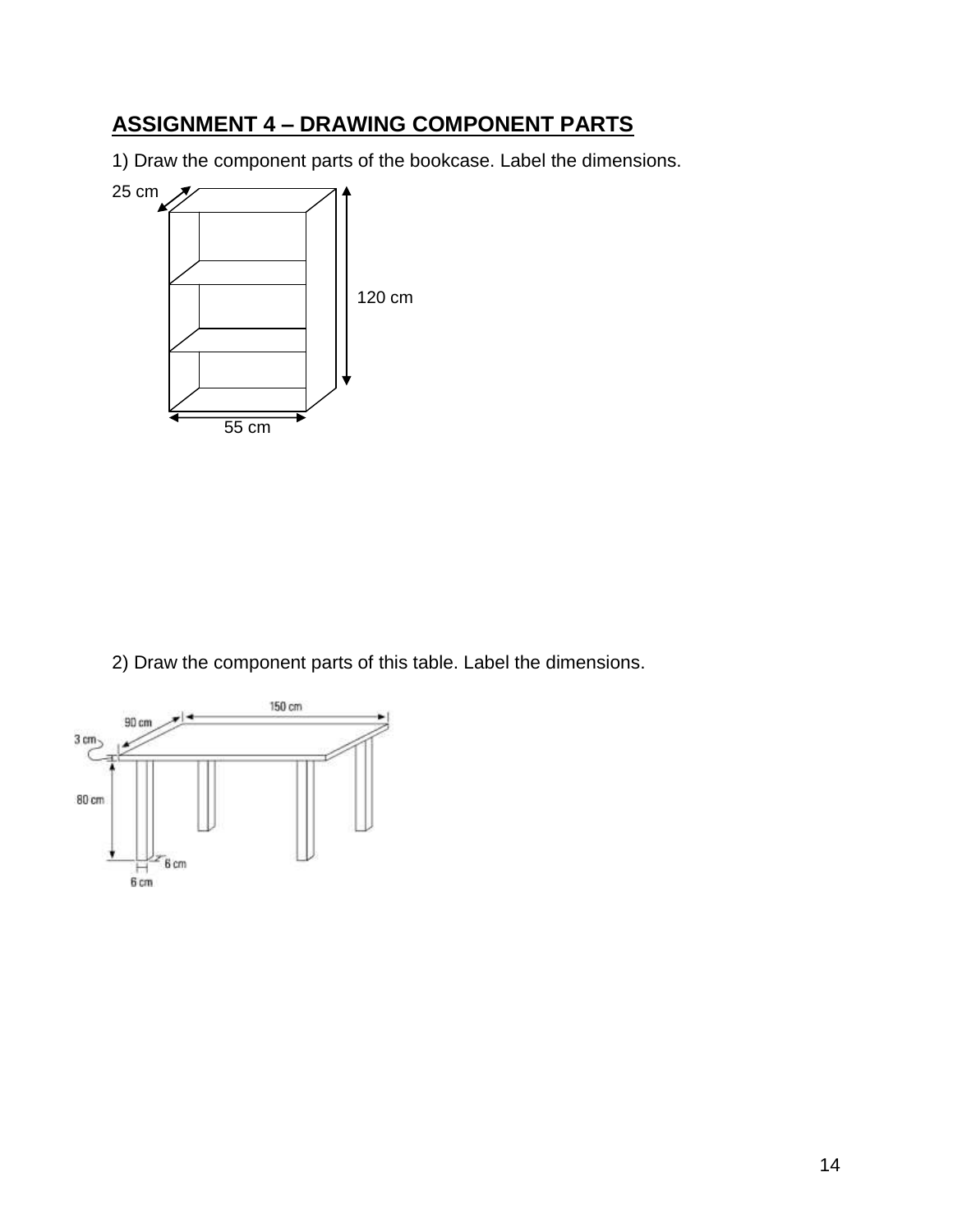3) Draw the front and top of this desk organizer using the measurements given and at a scale of 1:6. Label your views with the new dimensions. Show your calculations prior to drawing the model views.



4) Draw the component parts of this feed bin for horses. Label the parts with the dimensions given. Ignore the thickness of the wood.



# **ASK YOUR TEACHER FOR UNIT QUIZ 1.**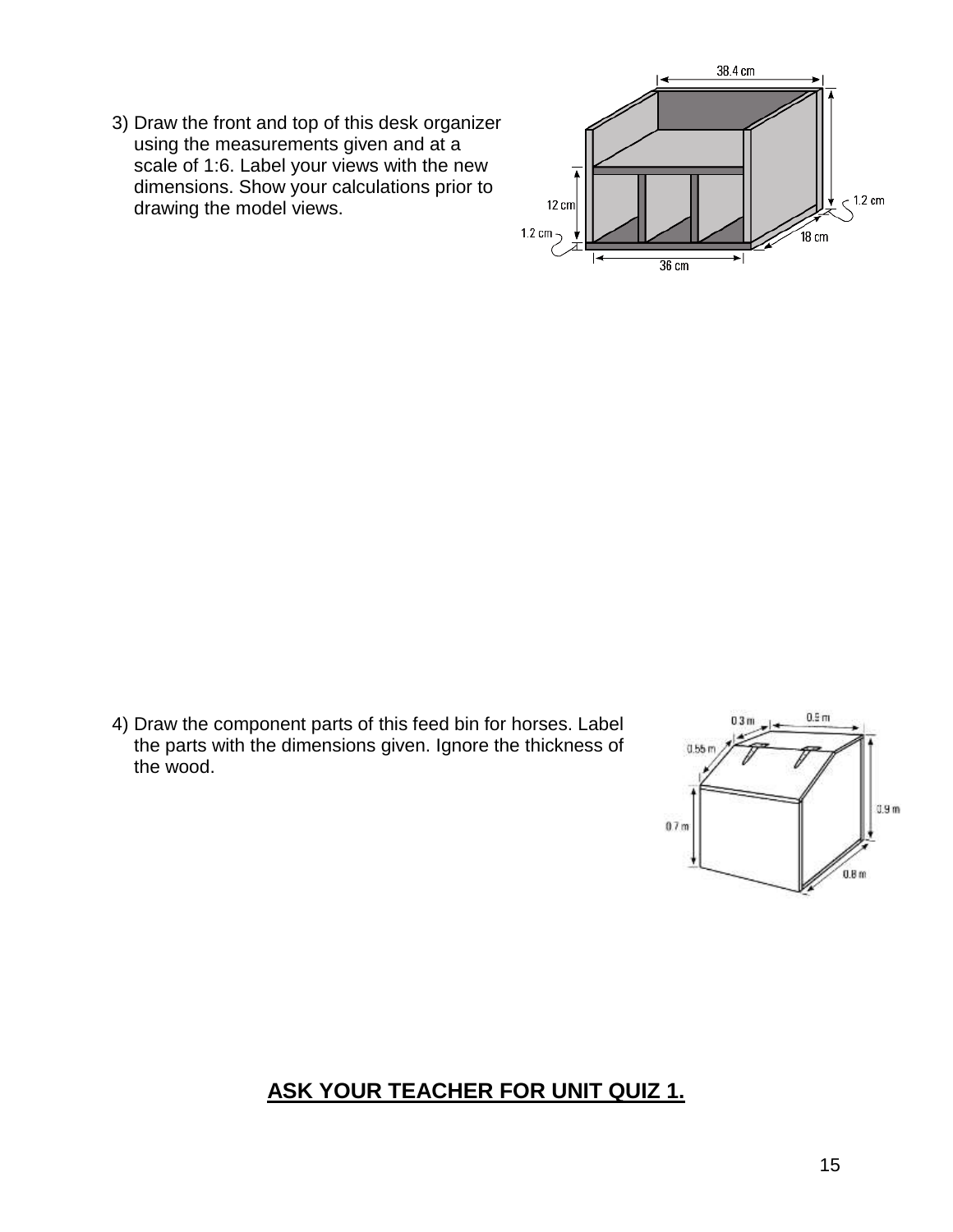#### **EXPLODED DIAGRAMS**

An **exploded diagram** shows the relationship between the component parts of an object. It is a 3-D representation of how the components connect or fit together. The components are show separated but in their relative positions, and often dotted lines show where the pieces fit together. You might see such a diagram in the instructions for the furniture that you assemble from IKEA or other stores. Or you might see this kind of diagram with a model or toy that needs assembling. Even automotive parts and food can have exploded diagrams associated with them.





Bunk Bed Cheeseburger

Example: Sketch an exploded diagram of the bookcase below.



Solution: The parts are the back, top, bottom, sides, and shelf. Start by drawing th back and then the parts separately so that they fit together. Draw the dashed lines to show how the parts connect.

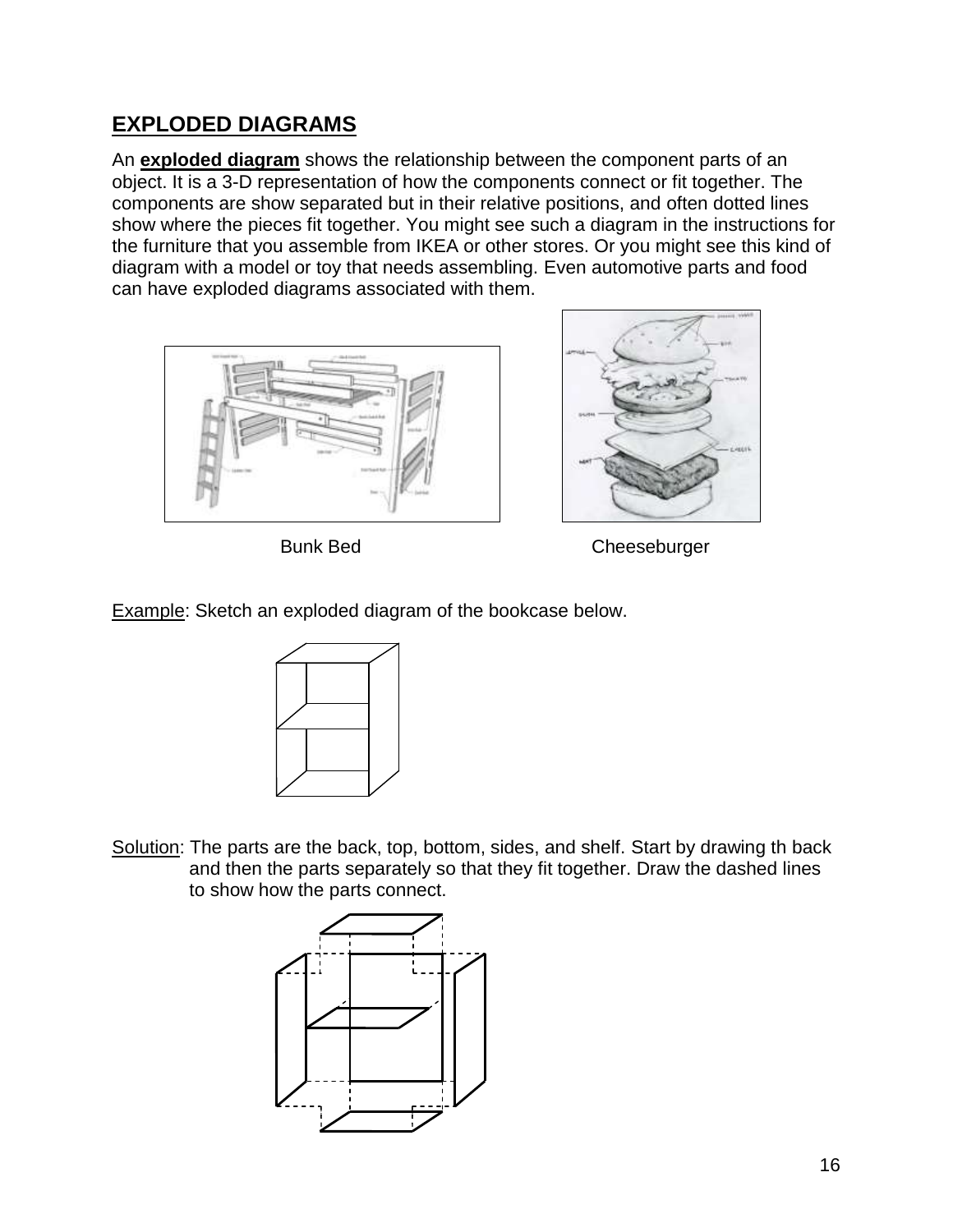# **ASSIGNMENT 5 – DRAWING EXPLODED DIAGRAMS**

1) Sketch an exploded view of this box.



2) Sketch an exploded view of this planter.



3) From this exploded view, sketch what the bookcase would look like.

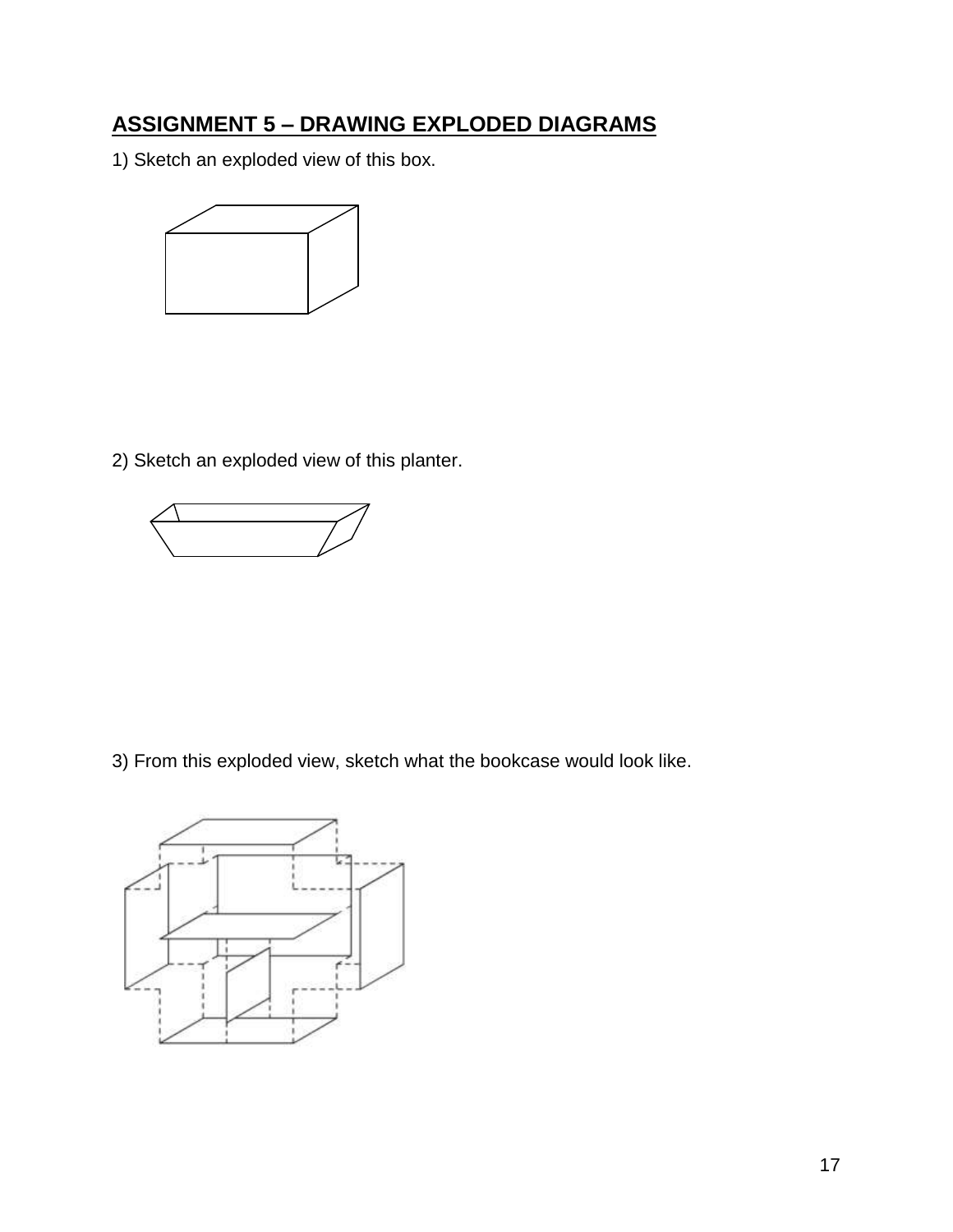#### **ISOMETRIC DRAWINGS**

An **isometric drawing** is a way of representing a three-dimensional object on a twodimensional plane. Isometric drawings are done on special dot paper where lines that are drawn to represent width and height are shown at an angle of 30 $^{\rm 0}$  from the horizontal. Vertical lines are always vertical lines. Isometric drawings are also drawn to scale and lines that are parallel in real life are parallel in the drawing.

This is a section of isometric dot paper. When drawing objects on this kind of paper, it helpful to orient drawings as shown.



Example: Use isometric dot paper to draw a cube with sides that are each 3 units long.



Solution: To draw the cube shown above, draw the front face so that the height is vertical and the width is diagonal. Follow these steps.

- Start with the bottom right corner in the middle of the dot paper.
- Draw the vertical line segment going up 3 squares that represents the edge on the right.
- Draw lines up to the left and up to the right from the bottom point.
- Draw vertical lines up from these two endpoints.
- Join the tops of the three vertical lines to form parallel lines to the base lines.
- From the top of the left vertical line, go up to the right for 3 squares.
- From the top right vertical line, go up to the left for 3 squares to meet the other line.
- Your cube should now be complete.

Notice that the vertical lines on the original cube are still vertical when the cube is drawn on isometric dot paper, and that parallel sides are still parallel. These two attributes should help you draw objects on isometric dot paper.

Also remember that the scale of drawing always remains constant.

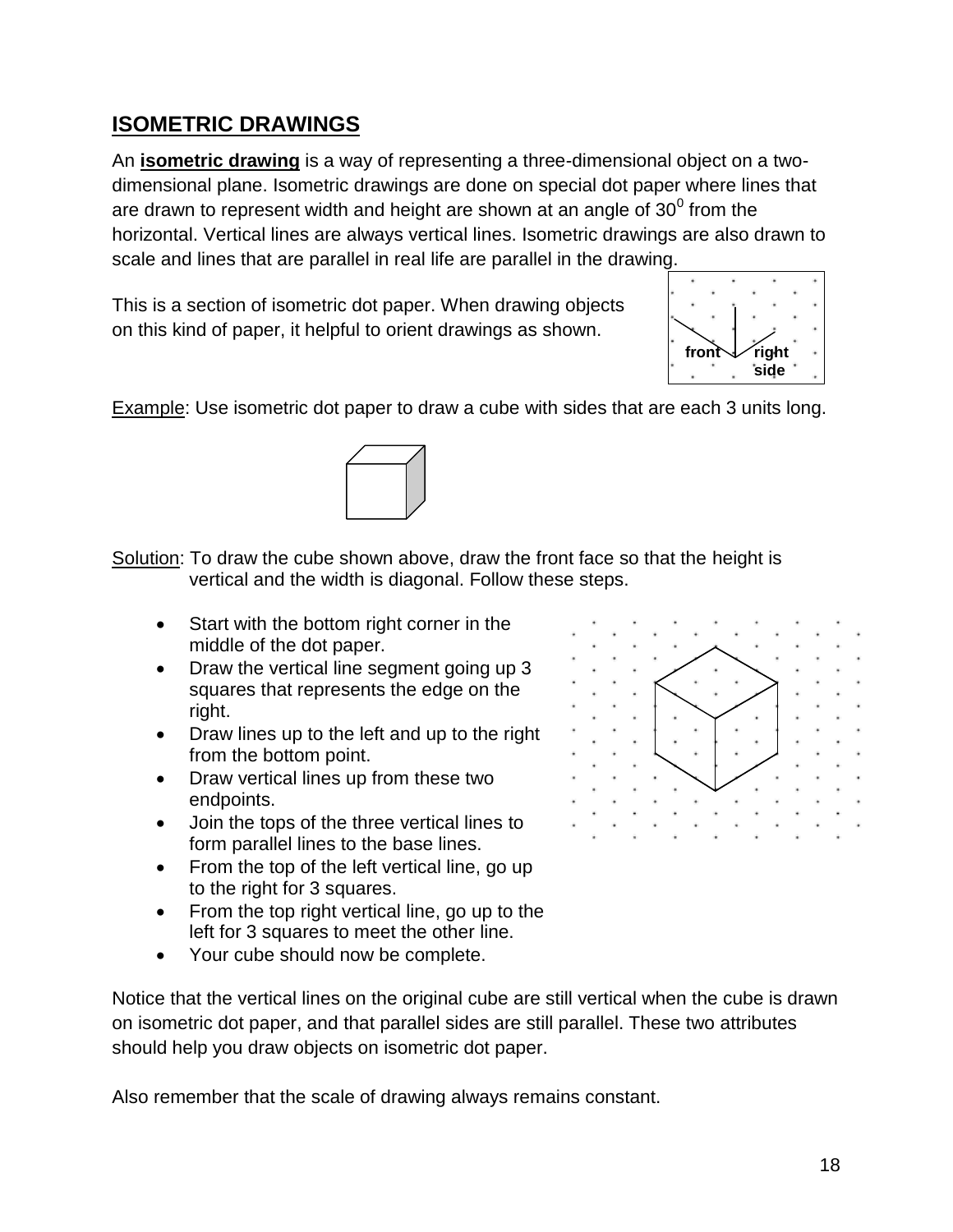### **ASSIGNMENT 6 – CREATING ISOMETRIC DRAWINGS**

1) Use isometric dot paper to draw a cube with sides that are each 4 units long.



|  |  | ٠ |  |
|--|--|---|--|
|  |  |   |  |
|  |  |   |  |
|  |  |   |  |
|  |  |   |  |
|  |  |   |  |
|  |  |   |  |
|  |  |   |  |
|  |  |   |  |
|  |  | ٠ |  |
|  |  |   |  |
|  |  |   |  |
|  |  |   |  |
|  |  |   |  |

2) Use the isometric dot paper to draw the blocks shown below.



|  |   |  | ٠ |   |  |
|--|---|--|---|---|--|
|  |   |  |   |   |  |
|  |   |  |   |   |  |
|  |   |  |   |   |  |
|  |   |  | ٠ |   |  |
|  |   |  |   |   |  |
|  |   |  |   |   |  |
|  |   |  |   |   |  |
|  |   |  |   |   |  |
|  |   |  |   |   |  |
|  | ٠ |  |   | ٠ |  |
|  |   |  |   |   |  |
|  |   |  |   |   |  |
|  |   |  |   |   |  |

3) Use the isometric dot paper to draw the bookcase shown below. Use the corner indicated by the arrow as your starting point.



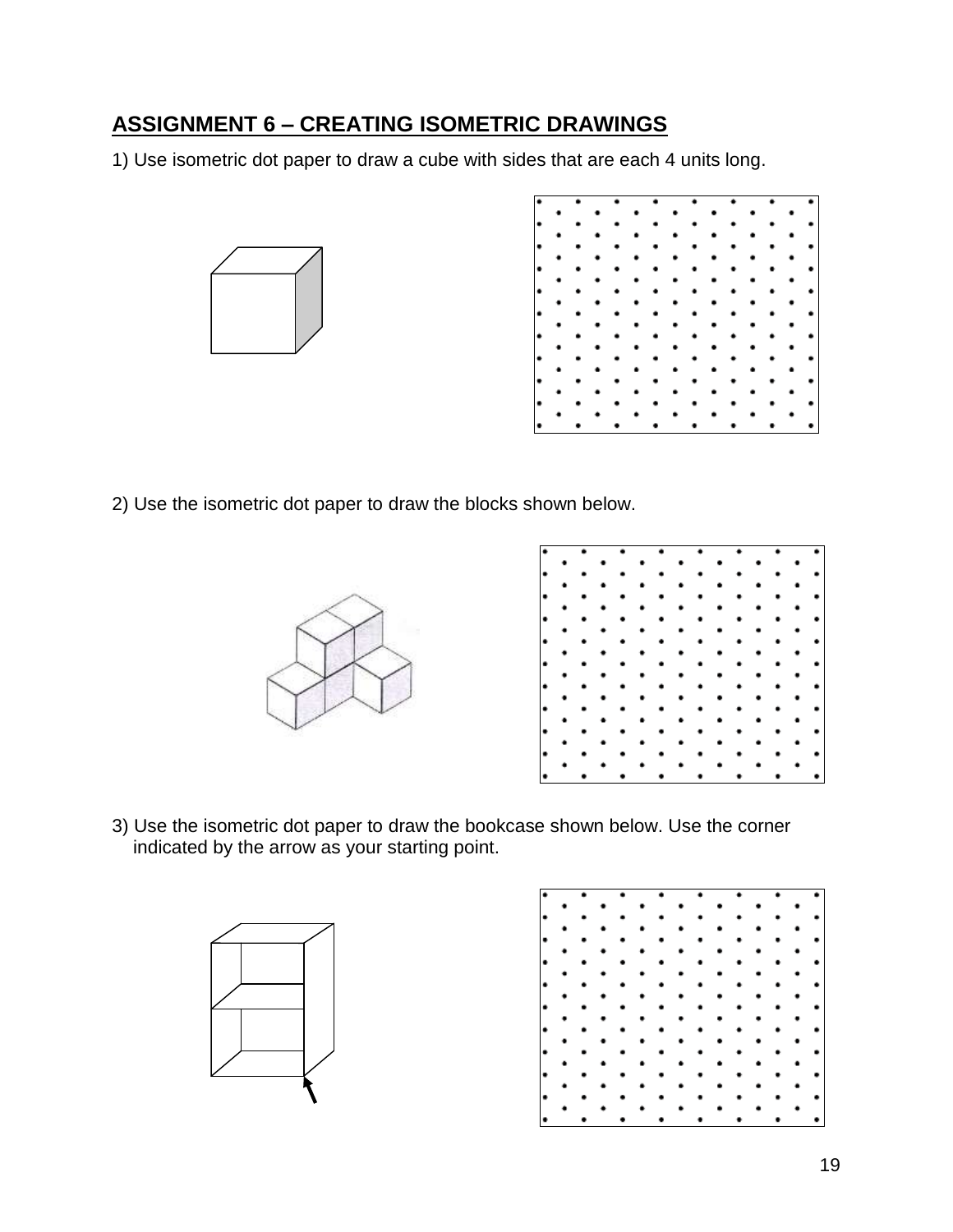4) The following isometric drawing is a room, without the ceiling. The front wall is 18 feet long. Find the lengths of the walls labelled *x*, *y*, and *z*, and the height of the room, *h*. Remember, isometric drawings are always drawn to scale. Show your calculations.



5) Draw an isometric representation of the object below, showing its shape as the front face. Extend the drawing to the length as indicated.

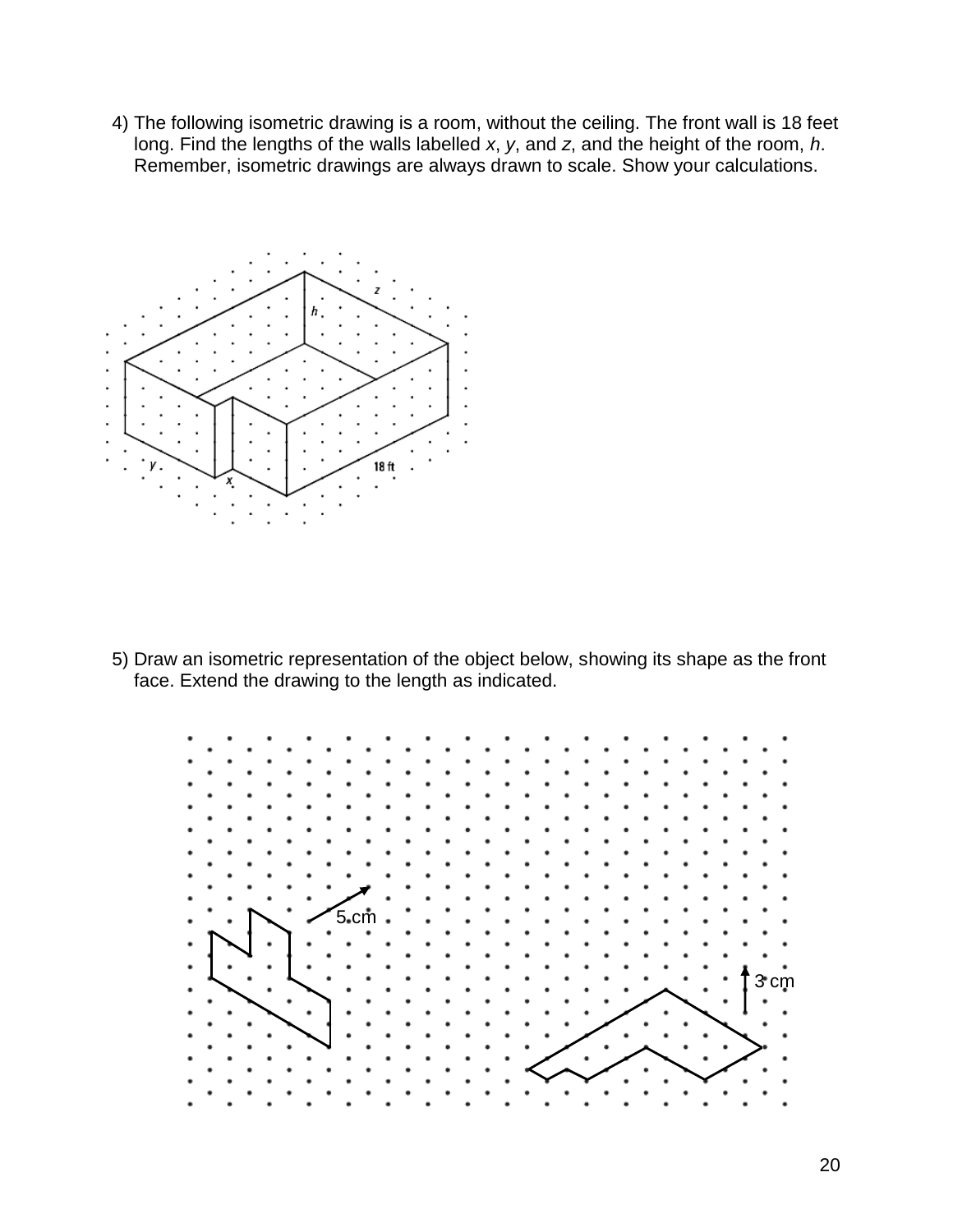6) Draw the shape below as an isometric drawing, at a scale of 1:20. Use the edge indicated by the arrow as your starting point.



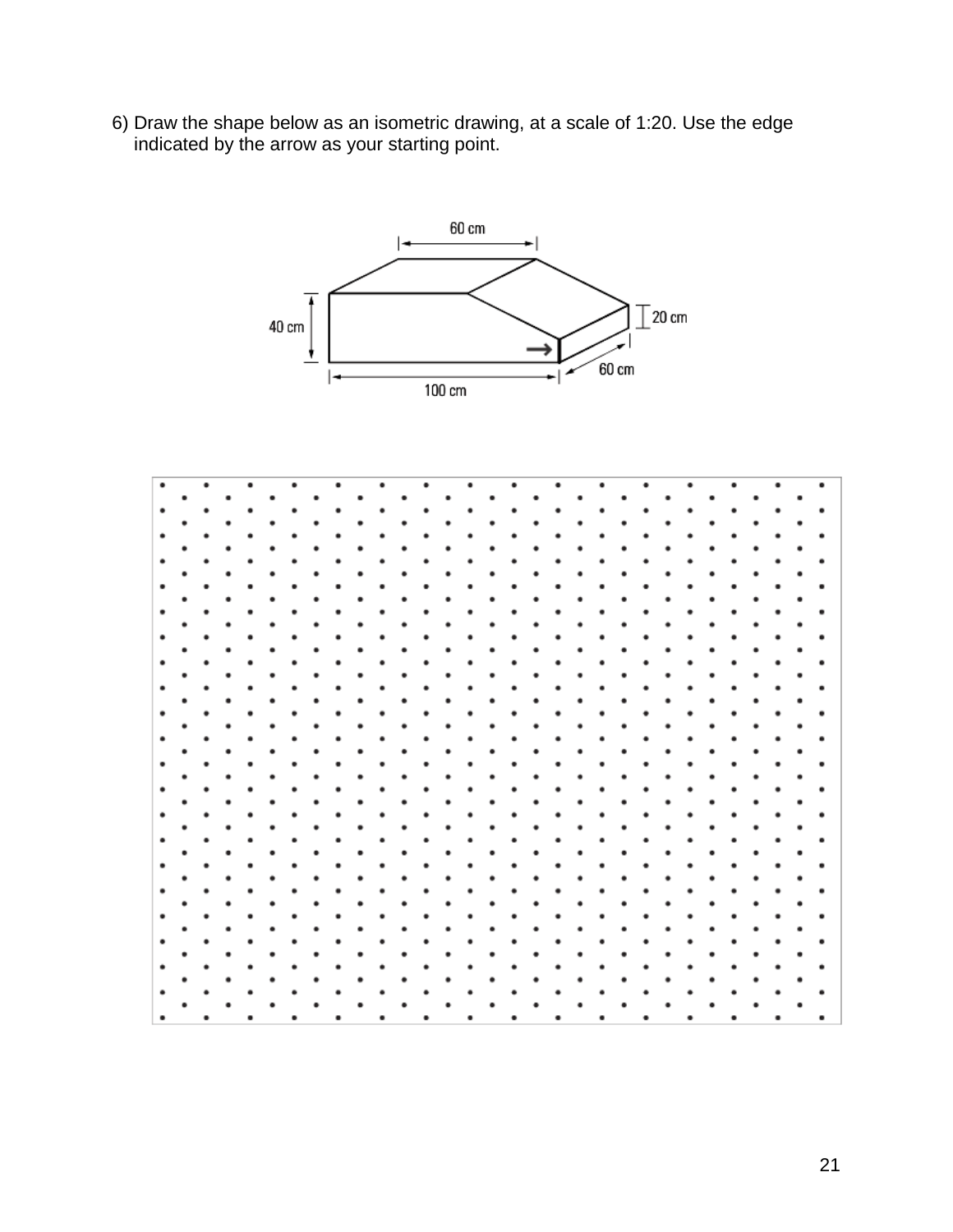#### **PERSPECTIVE DRAWINGS**

While isometric drawings show drawings of 3-D objects in a two-dimensional plane at 30<sup>0</sup> angles, **<u>perspective drawings</u>** are drawings that try to represent objects as we actually see them. Perspective drawings use the idea that parallel lines appear to intersect at a point on the **horizon line** – a horizontal line that is not always visible and is at eye level of the viewer. The point on the horizon line where the parallel lines appear to converge is called the **vanishing point**. In perspective drawings, the further objects are away from the viewer, the smaller they appear.

To draw a perspective drawing, follow the following example.

Example: Use a perspective drawing to draw a rectangular prism.

Solution:

Step 1: Draw a horizon line and a vanishing point H on the line. Draw a rectangle below and on one side of the vanishing point.



Step 2: Draw lines from the corners of the rectangle to the vanishing point.



Continued on the next page.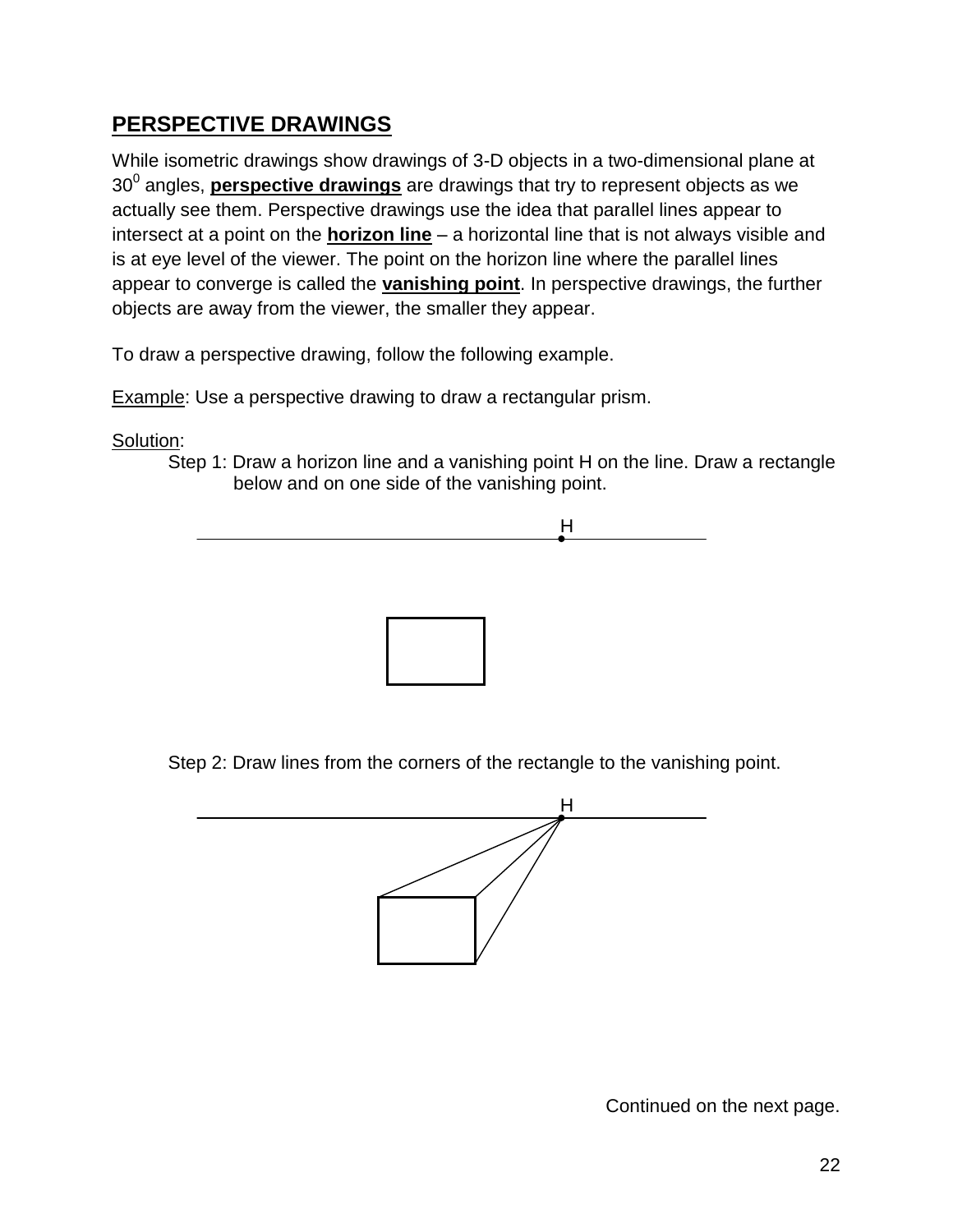Step 3: Mark a point, called X, anywhere on the line joining the top left corner to the vanishing point and draw a line parallel to the top of the rectangle. Label the end on the line joining the top right corner to the vanishing point Y.



Step 4: Draw a vertical lone from point Y to the line joining the bottom right corner to the vanishing point. Label it Z.



Step 5: Now that the rectangular prism is completed, erase the horizon line and the lines joining the prism to the vanishing point.